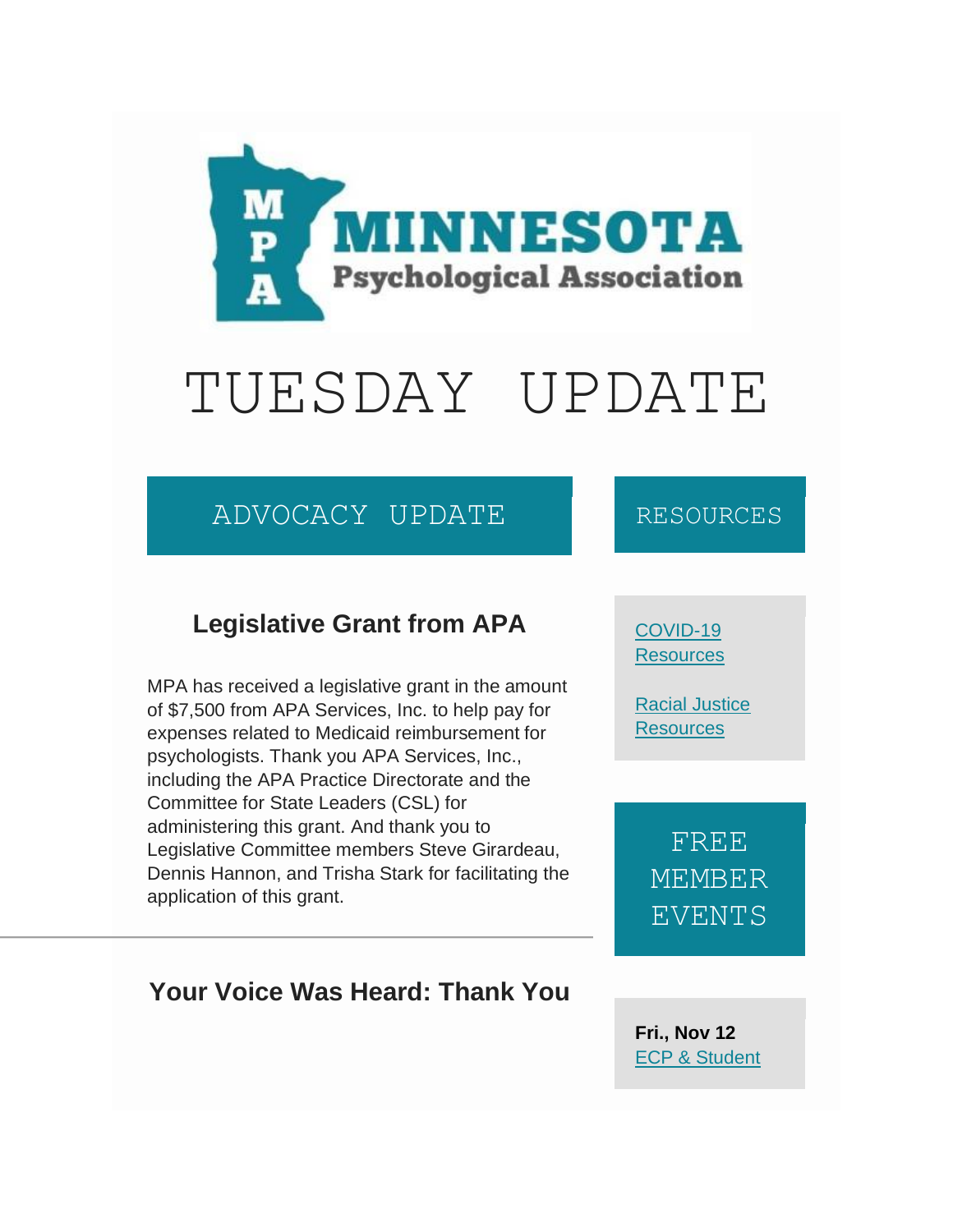#### **Audio-Only Behavioral Health Services Permanent for Medicare**

Many thanks to all of you who sent messages to the Centers for Medicare and Medicaid about preserving telehealth services for behavior health. Coverage for audio-only services have been permanently adopted, when the recipient refuses to use audiovisual care or does not have access to audiovisual services. In commenting on the change, the final rule specifically mentioned that because of public comment, audio-only services will be supported. Your emails worked. Thank you for your participation. Hopefully this move in Medicare will spur similar adoption by Medical Assistance and other third-party payers.

The American Psychological Association will be providing information about all the changes in the rule soon.

Again,

Many Thanks!

**APA Advocacy Washington Update** [November 3, 2021](https://mcusercontent.com/8174bfe693cfaf6a8a44ef07c/files/17f50b45-33a4-215a-5d7c-8320d0937358/APA_Advocacy_Update_11.3.21.pdf)

#### [Division Social](https://www.mnpsych.org/index.php?option=com_jevents&task=icalrepeat.detail&evid=243&Itemid=134&year=2021&month=11&day=12&title=ecp-a-student-division-social&uid=164fab1f3b0652a52a2ec61eacf24b1d)

**Thur., Nov 18**

**Multicultural** [Division Book](https://www.mnpsych.org/index.php?option=com_jevents&task=icalrepeat.detail&evid=244&Itemid=134&year=2021&month=11&day=18&title=diversity-division-book-club&uid=df5729c8e4bd6c7d52d8e96e039522ce)  [Club](https://www.mnpsych.org/index.php?option=com_jevents&task=icalrepeat.detail&evid=244&Itemid=134&year=2021&month=11&day=18&title=diversity-division-book-club&uid=df5729c8e4bd6c7d52d8e96e039522ce)

**Sat., Nov 20** [EPPP Prep](https://www.mnpsych.org/index.php?option=com_jevents&task=icalrepeat.detail&evid=231&Itemid=134&year=2021&month=11&day=20&title=eppp-prep&uid=7a3c9551b877bde9bf889f7234f57a2f)  **[Discussion](https://www.mnpsych.org/index.php?option=com_jevents&task=icalrepeat.detail&evid=231&Itemid=134&year=2021&month=11&day=20&title=eppp-prep&uid=7a3c9551b877bde9bf889f7234f57a2f)** 

**Wed., Nov 24** [Child Psychology](https://www.mnpsych.org/index.php?option=com_jevents&task=icalrepeat.detail&evid=237&Itemid=134&year=2021&month=11&day=24&title=child-psychology-division-meeting&uid=1e1b9ec87d2f2585d9b4d1b317b1b773)  [Division Meeting](https://www.mnpsych.org/index.php?option=com_jevents&task=icalrepeat.detail&evid=237&Itemid=134&year=2021&month=11&day=24&title=child-psychology-division-meeting&uid=1e1b9ec87d2f2585d9b4d1b317b1b773)

#### NEXT EDUCATIONAL PROGRAM

#### **Friday, November 12, 2021**

**[Friday Forum Encore -](https://www.mnpsych.org/index.php?option=com_jevents&task=icalrepeat.detail&evid=197&Itemid=134&year=2021&month=11&day=12&title=friday-forum-encore-the-addicted-brain&uid=9fa7c01e92488290d59636b23f37bec7) The Addicted Brain**

Program: 9:00 a.m. - 12:00 p.m. CT | Earn 3.0 CE Credits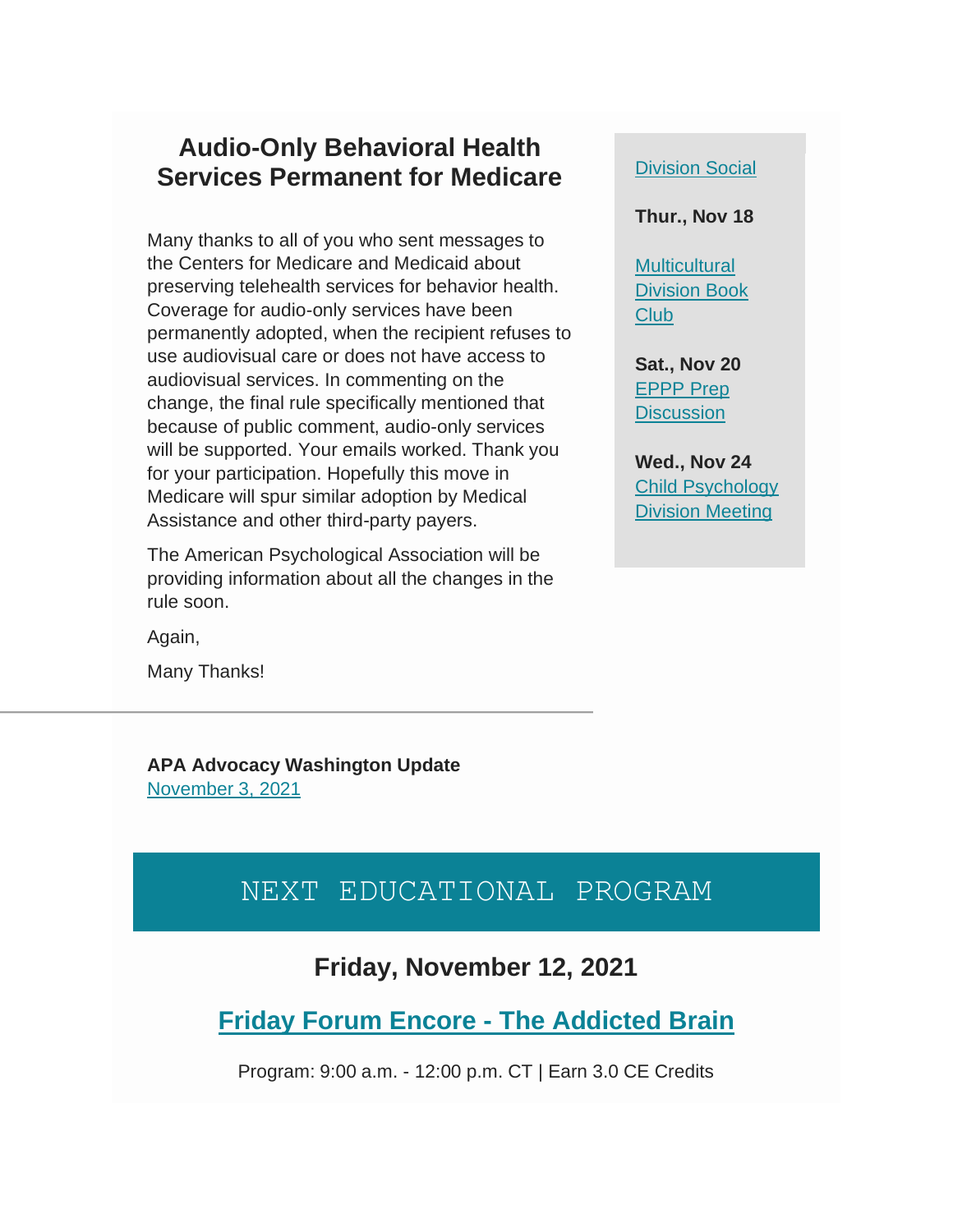#### **About the Program:**

How is addiction connected to the brain's primary mission of keeping us alive? How does addiction "hijack" the brain? Why do addicts continue to seek the drug even as the rewards diminish?

**Speaker David Walsh, Ph.D., LP**

**[Click Here to Register](https://www.mnpsych.org/index.php?option=com_jevents&task=icalrepeat.detail&evid=197&Itemid=134&year=2021&month=11&day=12&title=friday-forum-encore-the-addicted-brain&uid=9fa7c01e92488290d59636b23f37bec7)**

# INDUSTRY NEWS

#### **MN Board of Psychology Vacancies**

Board of Psychology

Vacancies: 1 Seat -- Doctoral Degree Licensed Psychologist Vacancies: 1 Seat -- Training Program Representative

[Click here for Open Positions and information.](https://commissionsandappointments.sos.state.mn.us/Position/Index/1)

If you are appointed to a board or committee, please inform the MPA office at [info@mnpsych.org](mailto:info@mnpsych.org) so that we can offer assistance and follow the committee's progress.

#### **Notice of Vacancies in State Councils and Committees**

Advisory Committee on Compulsive Gambling Vacancies: 2 Seats -- Gambling Treatment Providers

Council On Disability Vacancies: 9 Seats -- Member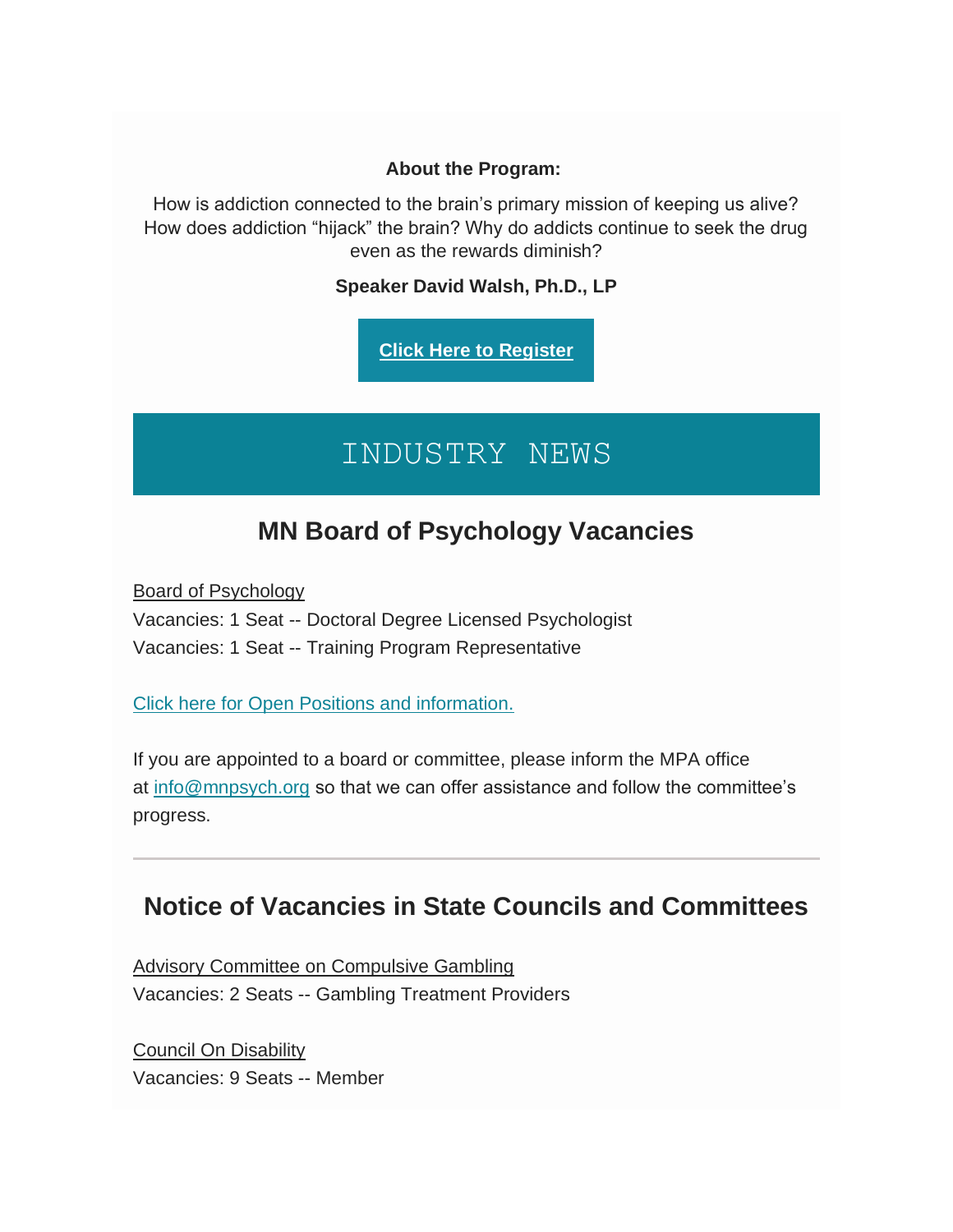Early Intensive Developmental and Behavioral Intervention (EIDBI) Benefit Advisory Group Vacancies: 6 Seats -- Professionals/Academics/Advocates

The Ombudsman Committee for Mental Health & Developmental Disabilities Vacancies: 4 Seats -- Committee Members

[Click here for Open Positions and information.](https://commissionsandappointments.sos.state.mn.us/Position/Index/1)

If you are appointed to a board or committee, please inform the MPA office at [info@mnpsych.org](mailto:info@mnpsych.org) so that we can offer assistance and follow the committee's progress.

## **APA 2022 Call for Proposals**



The call for proposals for APA 2022 is [now open](https://convention.apa.org/proposals) for division programs through December 17.

[Click here](https://convention.apa.org/proposals) to start a proposal.

## UPCOMING EVENTS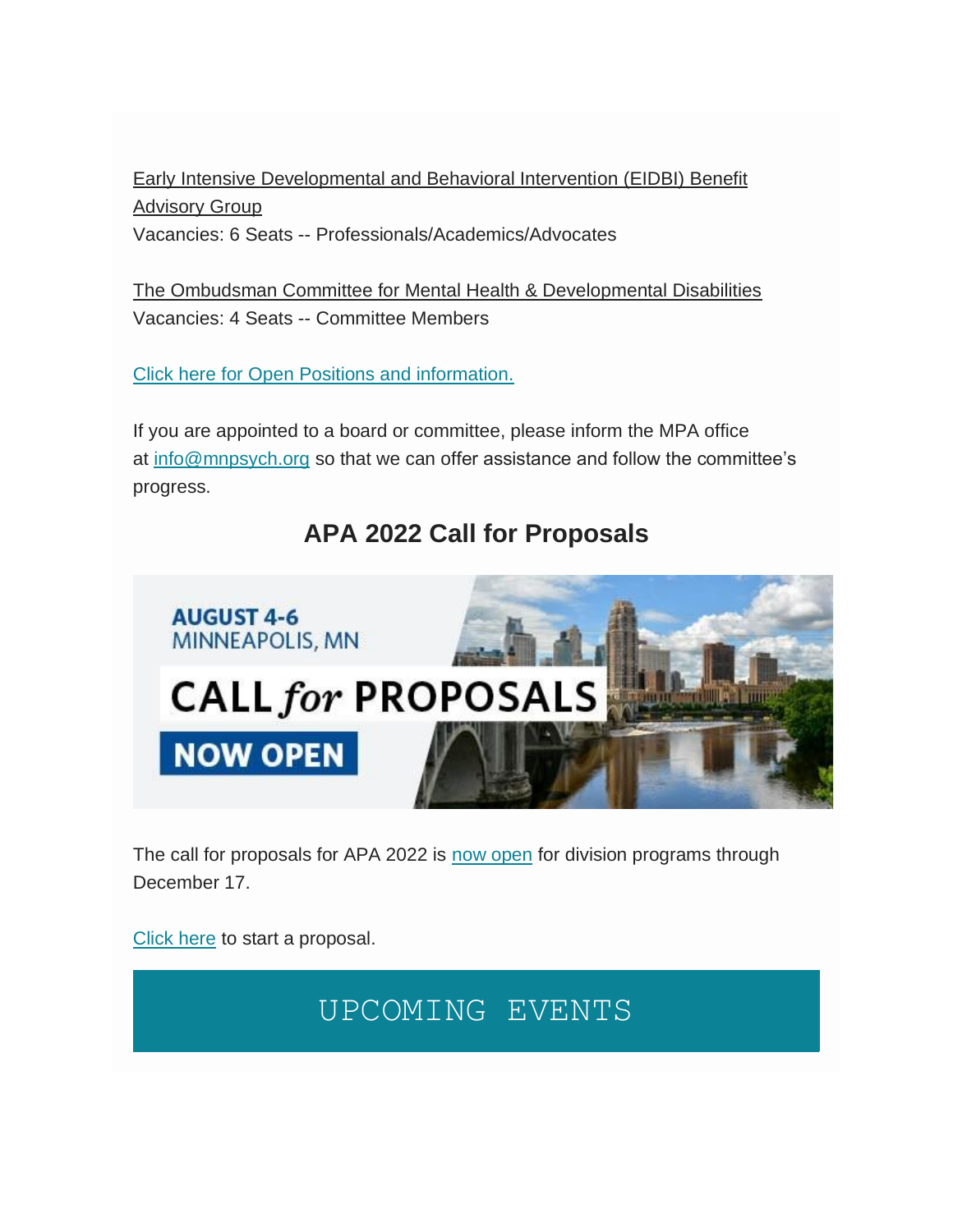## **Fri., Nov. 12**

#### **Friday Forum Encore: The Addicted Brain**

Speaker: David Walsh, Ph.D., LP

[Learn more and register today!](https://www.mnpsych.org/index.php?option=com_jevents&task=icalrepeat.detail&evid=197&Itemid=134&year=2021&month=11&day=12&title=friday-forum-encore-the-addicted-brain&uid=9fa7c01e92488290d59636b23f37bec7)

## **Fri., Dec. 3**

**First Friday Forum: Addressing Sexual Health Issues in Therapy**

Speakers: Abby Girard, Psy.D., LMFT & Katherine Arenella, Ph.D.

[Learn more and register today!](https://www.mnpsych.org/index.php?option=com_jevents&task=icalrepeat.detail&evid=198&Itemid=134&year=2021&month=12&day=03&title=first-friday-forum-addressing-sexual-health-issues-in-therapy&uid=9dbf07ee95dca438f48b6262bcdcb910)

#### **Wed., Dec. 8**

**Lunch & Learn: Children - The Forgotten Mourners: What Care Providers Need to Know**

Speakers : Marc Markell Ph.D., CT & Kathryn Markell Ph.D.

[Learn more and register today!](https://www.mnpsych.org/index.php?option=com_jevents&task=icalrepeat.detail&evid=199&Itemid=134&year=2021&month=12&day=08&title=lunch-a-learn-children-the-forgotten-mourners-what-care-providers-need-to-know&uid=a8b7534861ad3880057c7ee6822d2a50)

## **Sat., Dec. 18**

**EPPP Prep Discussion**

[Learn more and register today!](https://www.mnpsych.org/index.php?option=com_jevents&task=icalrepeat.detail&evid=232&Itemid=134&year=2021&month=12&day=18&title=eppp-prep&uid=6aeb9a931747ca59465efe4ca0ac51eb)

#### **On-Demand Webinars**

*New!* [Dynamics, Not Diagnoses: Assessing and Responding to the Best](http://https/mpa.ce21.com/item/dynamics-diagnoses-assessing-responding-interests-polarized-child-91544)  [Interests of the Polarized Child](http://https/mpa.ce21.com/item/dynamics-diagnoses-assessing-responding-interests-polarized-child-91544)

*New!* [Understanding and Treating Selective Mutism](http://https/mpa.ce21.com/item/understanding-treating-selective-mutism-91548) - 3.0 CE